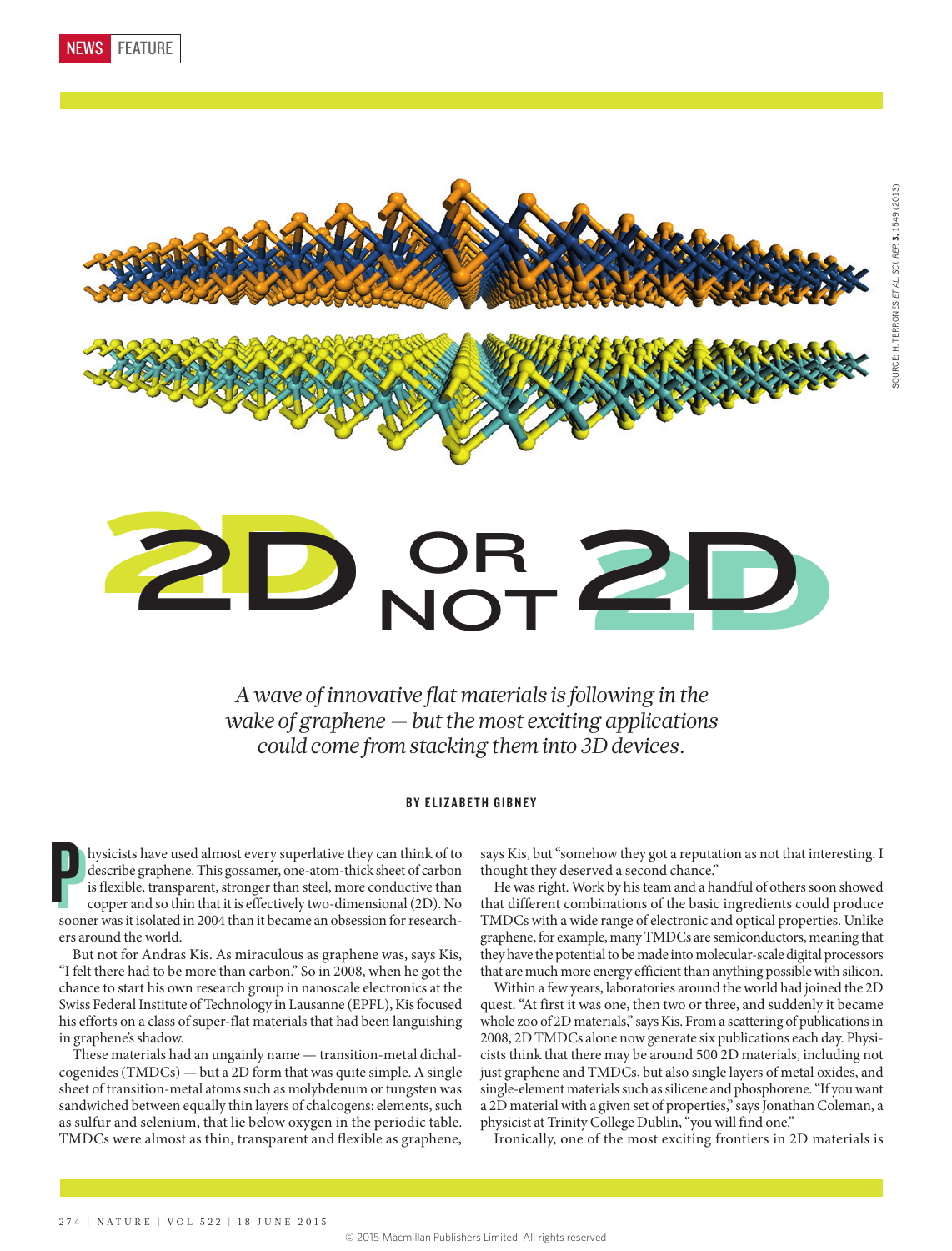**Stacks of multiple kinds of flat materials can exploit the best properties of each.**

stacking them into structures that are still very thin, but definitely 3D. By taking advantage of the vastly different properties of various super-flat

materials, it should be possible to build entire digital circuits out of atomically thick components, creating previously unimagined devices. Applications are already being touted in fields from energy harvesting to quantum communications — even though physicists are just beginning to learn the materials' potential.

"Each one is like a Lego brick," says Kis. "If you put them together, maybe you can build something completely new."

#### ADVENTURES IN FLATLAND

A material that is just a few atoms thick can have very different fundamental properties from a material made of the same molecules in solid form. "Even if the bulk material is an old one, if you can get it into 2D form it opens up new opportunities," says Yuanbo Zhang, an experimental condensed-matter physicist at Fudan University in Shanghai, China.

Carbon is the classic example, as physicists Andre Geim and Konstantin Novoselov found in 2004 when they first reported isolating graphene<sup>1</sup> in their laboratory at the University of Manchester, UK. Their technique was almost absurdly simple. The basic step is to press a strip of sticky tape onto a flake of graphite, then peel it off, bringing with it a few of the atom-thick layers that make up the bulk material. By repeating this process until they had single layers — which many theorists had said could not exist in isolation — Geim and Novoselov were able to start investigating graphene's remarkable properties. Their work won them the 2010 Nobel Prize in Physics.

Physicists were soon hurrying to exploit those properties for applications ranging from flexible screens to energy storage (see page 268). Unfortunately, graphene proved to be a poor fit for digital electronics. The ideal material for that application is a semiconductor — a material that does not conduct electricity unless its electrons are boosted with a

certain amount of energy from heat, light or an external voltage. The amount of energy needed varies with the material, and is known as the band gap. Turning the material's conductivity on and off creates the 1s and 0s of the digital world. But graphene in its pure form does not have a band gap — it conducts all the time.

Still, Geim and Novoselov's success in making graphene spurred them, Kis and many others to start investigating alternative 2D materials that could have a band gaps<sup>2</sup>. They began with TMDCs, which had been studied

in bulk form since the 1960s. By 2010, Kis's team had built its first single-layer transistor<sup>3</sup> from the TMDC molybdenum disulfide (MoS<sub>2</sub>; see 'Flat-pack assembly'), speculating that such devices could one day offer flexible electronics whose small component size and low voltage requirements would mean that they consumed much less power than conventional silicon transistors. Being semiconducting was not their only advantage. Studies in 2010 showed that MoS<sub>2</sub> could both absorb and emit light<sup>4,5</sup> efficiently, making it — and probably other  $\text{TMDCs}$  attractive for use in solar cells and photodetectors.

A single layer of TMDCs can capture more than 10% of incoming photons, an incredible figure for a material three atoms thick, says Bernhard Urbaszek, a physicist at the Physics and Chemistry of Nano-Objects Laboratory in Toulouse, France. This also helps them in another task: converting light into electricity. When an incoming photon hits the three-layer crystal, it boosts an electron past the band gap, allowing it to move through an external circuit. Each freed electron leaves behind a kind of empty space in the crystal — a positively charged 'hole' where an electron ought to be. Apply a voltage, and these holes and electrons circulate in opposite directions to produce a net flow of electric current.

This process can also be reversed to turn electricity into light. If electrons and holes are injected into the TMDC from an outside circuit; when they meet, they recombine and give up their energy as photons.

This ability to convert light to electricity and vice versa makes TMDCs promising candidates for applications that involve transmitting information using light, as well as for use in tiny, low-power light sources and even lasers. This year, four different teams demonstrated the ultimate control over light emission, showing that the TMDC tungsten diselenide (WSe<sub>2</sub>) could absorb and release individual photons<sup>6-9</sup>. Quantum cryptography and communications, which encode information in one photon at a time, need emitters like this, where you "press a button and get a photon now", says Urbaszek. Existing single-photon emitters are often made of bulk semiconductors, but 2D materials could prove smaller and easier to integrate with other devices. Their emitters are necessarily on the surface, which could also make them more efficient and easier to control.

Even as researchers were getting to grips with TMDCs, theorists were seeking other materials that could be engineered in two dimensions. One obvious candidate was silicon, which sits right below carbon in the periodic table, forms chemical bonds in a similar way, has a natural band gap and is already widely used in the electronics industry. Calculations suggested that, unlike graphene, a sheet of atomically thick silicon would have a ridged structure that could be squashed and stretched to create a tunable band gap. But like graphene, this 'silicene' would be a much faster conductor of electrons than most TMDCs.

Unfortunately, theory also suggested that a 2D sheet of silicene would be highly reactive and completely unstable in air. Nor could it be ripped from a crystal like other 2D materials: natural silicon exists only in a 3D form analogous to a diamond crystal, with nothing resembling the layered sheets of carbon found in graphite.

"People said it was insane and would never work," says Guy Le Lay, a physicist at Aix-Marseille University in France. But Le Lay, who had been growing metals on silicon surfaces for years, saw a way to make silicene by doing the reverse — growing atomically thin sheets of silicon on metal. And in 2012 he reported success<sup>10</sup>: he had grown layers of silicene on silver, which has an atomic structure that matches the 2D material per-

"PEOPLE SAID IT WAS INSANE AND WOULD NEVER WORK."

fectly (see *Nature* **495,** 152–153; 2013).

Buoyed by that effort, Le Lay and others have since moved down the carbon column of the periodic table. Last year, he demonstrated a similar technique to grow a 2D mesh of germanium atoms — germanene — on a substrate of gold<sup>11</sup>. His next target is stanene: a 2D lattice of tin atoms. Stanene should have a band gap larger than either silicene and germanene, which would allow its devices to work at higher temperatures and voltages. And it is predicted to carry charges only on its outside edges, so

it should conduct with super efficiency. But Le Lay has competition. Although no one has yet reported growing stanene successfully, research groups in China are rumoured to be close.

#### ELEMENTAL SHIFT

Others are exploring different parts of the periodic table. Zhang's team and another led by Peide Ye at Purdue University in West Lafayette, Indiana, last year described $^{12,13}$  stripping 2D layers of phosphorene from black phosphorus, a bulk form of the element that has been studied for a century. Like graphene, phosphorene conducts electrons swiftly. But unlike graphene, it has a natural band gap — and it is more stable than silicene.

Phosphorene has enjoyed a meteoric rise. At the 2013 meeting of the American Physical Society, it was the subject of a single talk by members of Zhang's group; by 2015, the meeting had three entire sessions devoted to it. But like its fellow pure-element 2D materials, phosphorene reacts very strongly with oxygen and water. If it is to last longer than a few hours, it needs to be sandwiched between layers of other materials. This natural instability makes fabricating devices with the 'enes' difficult; Le Lay estimates that around 80% of the papers about them are still theoretical.

Nonetheless, both Zhang and Ye succeeded in making phosphorene transistors. This year, the first transistor from silicene emerged $14$ ,